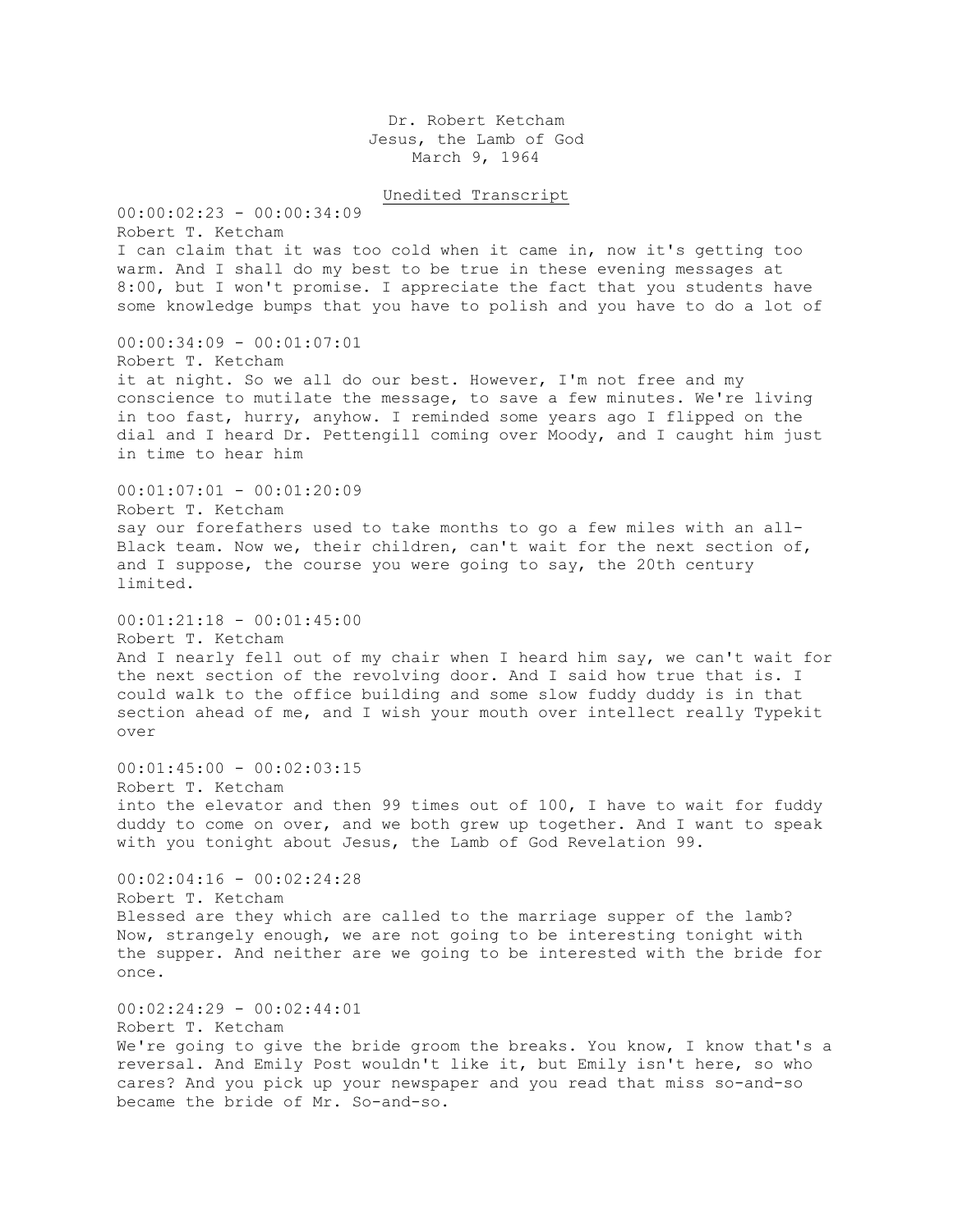$00:02:45:17 - 00:03:07:21$ Robert T. Ketcham And then you read a paragraph which tells you of who she is and all about her. And I always kind of felt that the next paragraph or two here. But instead of that, it tells us who mama is and what she wore and and tippy and what she wore and the maid of honor and the bridesmaid. 00:03:07:21 - 00:03:22:14 Robert T. Ketcham And what have you and the flower girl and the ring bearer in a way down at the tail end of a long column, long way down here. one stinking little paragraph about a lion and a half long says the groom is employed by someone who.  $00:03:29:01 - 00:03:50:13$ Robert T. Ketcham Well, let me tell you something, fella, you better be employed if you get into that column. The thing that holds my interest tonight intrigues me and holds me in a vice like grip of curiosity is a particular thing about the bridegroom here. 00:03:52:24 - 00:04:20:07 Robert T. Ketcham Why does Jesus Christ come to the eternal nuptials in the sky? Bearing the title, Lamb Lamb of God. Friend of mine wrote a book once in which he said 727 titles of Jesus, I think he was a little exuberant and overenthusiastic with some of them. 00:04:21:12 - 00:04:38:23 Robert T. Ketcham But certainly there is at least 500 valid titles of Jesus Christ scattered all through the book Roses, Sharon Lily of the Valley, Brighter Morning Star Writers, Hightower's of Butler and on and on and on and on and on. 00:04:39:04 - 00:05:24:09 Robert T. Ketcham Hundreds of them. King prayed Lord, but out of all of this great galaxy of titles, our Lord for some reason chooses to bring to the to the marriage over the title lamb. For some reason, he wants his bride forever to be known as the lambs white, and that is what she's called immediately, hereafter, everywhere through eternity, the  $00:05:24:25 - 00:05:51:17$ Robert T. Ketcham angels and whatever other spirit intelligences there may be everywhere. I see the Church of Jesus Christ going through the eternal ages. Everything that goes the lamb's way. Why did you want her to be known by that title? The bride takes the name of the husband and out of all of the names that he could have given her  $00:05:52:00 - 00:06:16:29$ 

Robert T. Ketcham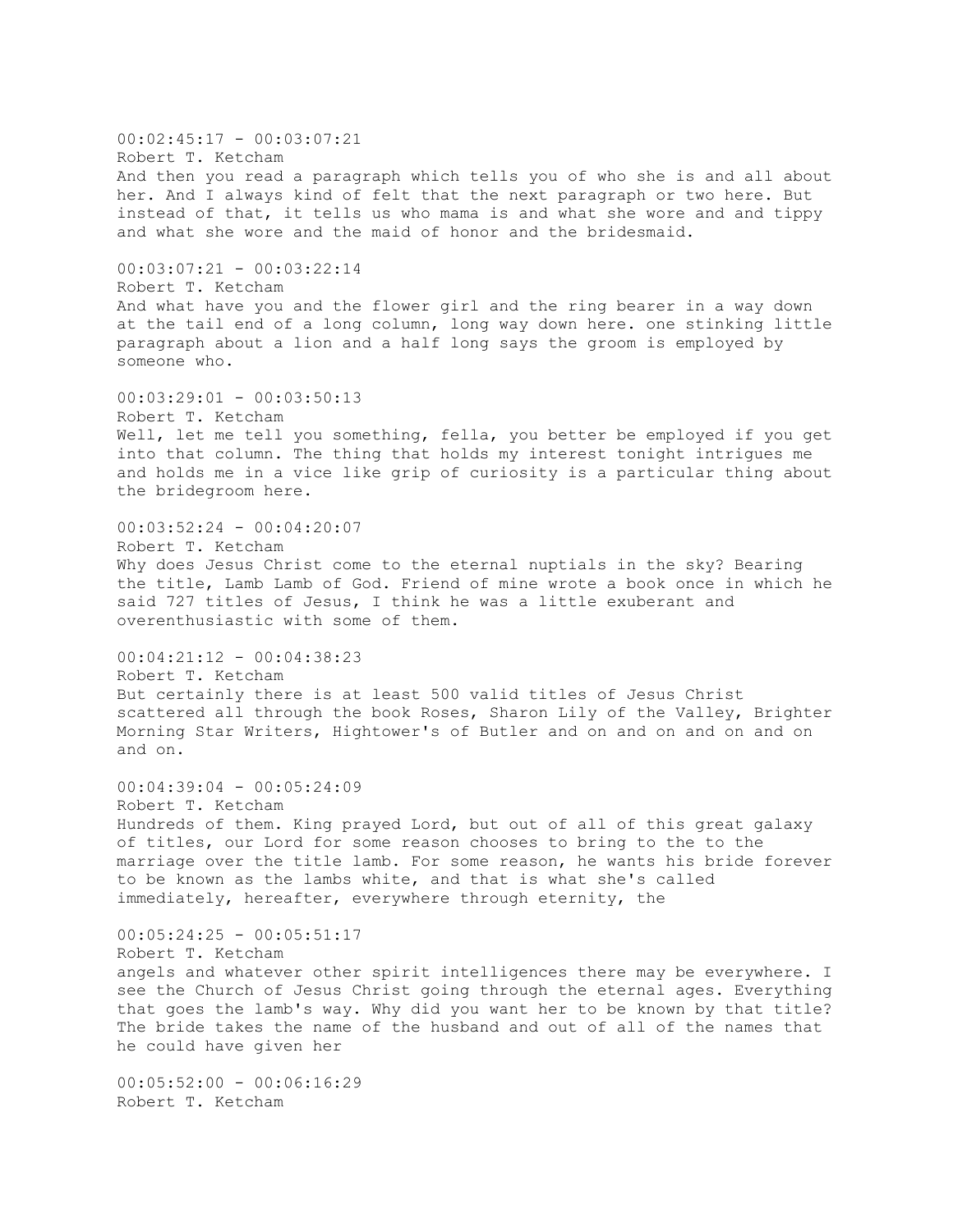. He chooses this and I like to know why it has my curiosity on it. Well, there may be those who have some other answer to it. But the one I've got satisfies myself, it doesn't satisfy you, come up with a better one. 00:06:18:28 - 00:06:49:09 Robert T. Ketcham And behold, we are we are invited here to the marriage supper of the Lamb. Well, why not? The marriage supper of the creator, he was the creator, and he is the creator, you know, and above all of that, this lovely bride who is going to take her place at his side in the eternal nuptials.  $00:06:50:27 - 00:07:15:22$ Robert T. Ketcham Is the crown and chief and climax of all of his creation, as we looked at yesterday, every other thing that Jesus Christ ever created page in the order insignificant compared to that bride of his, which he created through his open side and spoke her into existence through five leading ones.  $00:07:16:09 - 00:07:36:17$ Robert T. Ketcham And the words written him screaming crimson letters of blood and agony. But it's not the marriage of the creator. Again, why not be blessed? Are they which are in the marriage separate of the king or the Nardi is the Lord? 00:07:37:26 - 00:08:03:05 Robert T. Ketcham And this lovely bride who is taking her place at his side is the one who, through all the centuries since Pentecost, has been foremost in coming forward in singing, crowned him Lord at all. She is the one who will recognize his Lordship, but it's not the married to the Lord. 00:08:05:26 - 00:08:29:12 Robert T. Ketcham Why not the marriage for all the king for it is the king and all who was getting married. And it is his bride who is to be his close reigning queen through all the oncoming centuries. But it's not that. 00:08:31:03 - 00:09:01:29 Robert T. Ketcham Blessed are they which are called the Marriage Supper of the Lamb? That's the title he Kusum. And I'd like to know why. Well, first of all, I'd like to suggest that our lord comes into this hour when the legal requirements, if I may use that term, are all fulfilled in the marriage ceremonies and the marriage supper and 00:09:01:29 - 00:09:28:22 Robert T. Ketcham all the rest. He comes into that hour bearing the name Lamb, the lamb of God. And it gives it to his bride so that she is there after known as the lamb's white. I think, first of all, one reason why our Lord brings that title and where's that title out of all the others that he could have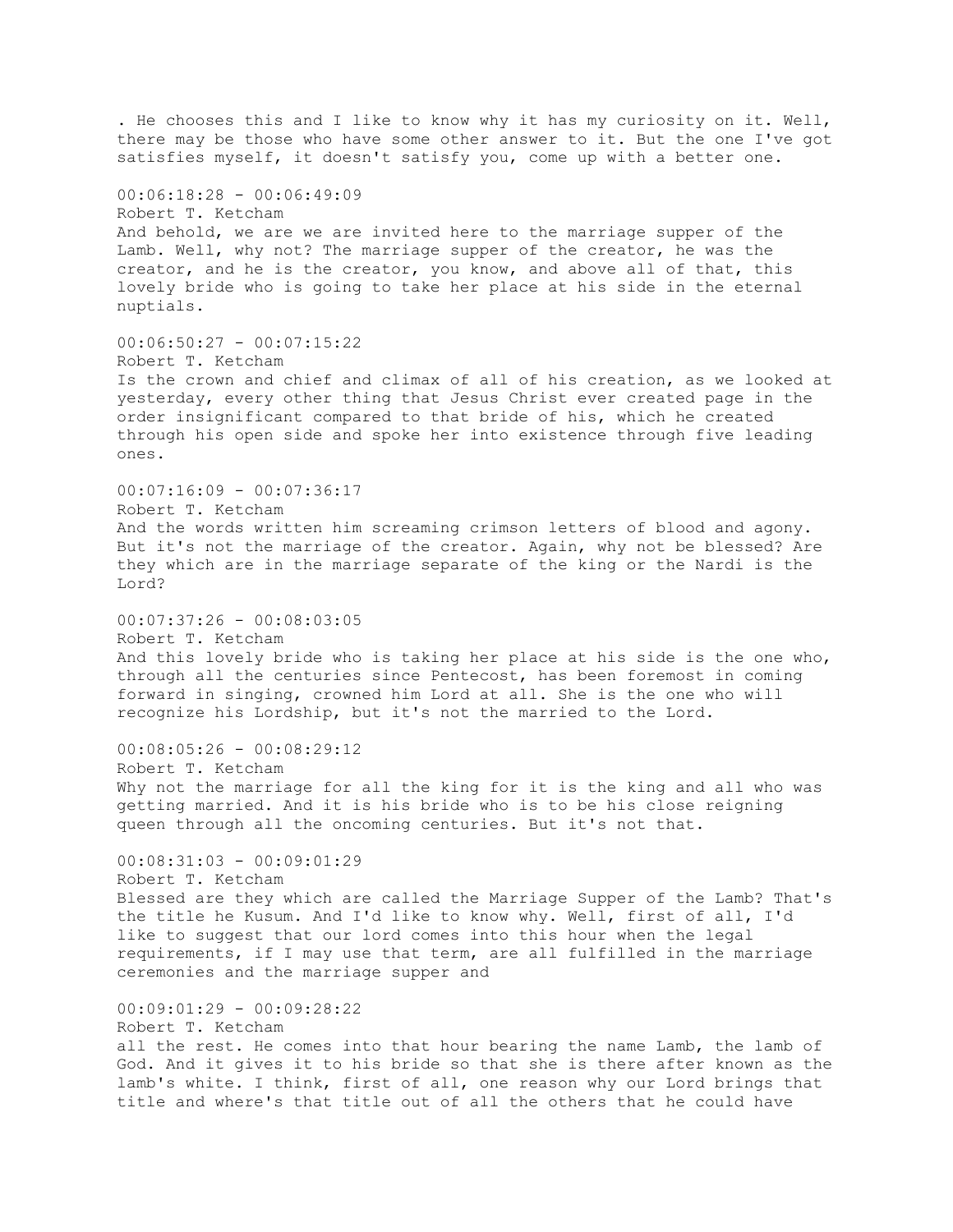$00:09:28:22 - 00:10:07:15$ Robert T. Ketcham chosen is because of its intrinsic value. It is in that title that all of the riches of Jesus Christ reside. Take that title away from Jesus Christ, and you have popularized him. Are saying as bluntly as I know how, and then we'll seek to spend a little time trying to vindicate my statement, if you will not allow  $00:10:07:15 - 00:10:30:09$ Robert T. Ketcham Jesus Christ to be the lamb of God and no matter what else you allow him to be. No matter what other nice things you say about him, if you refuse to let him be the lamb of God, there you have put him in the utter bankruptcy and anything else that he is isn't worth a nickel.  $00:10:32:06 - 00:11:01:12$ Robert T. Ketcham He is totally, completely wrecked, ruined and great, corrupted. Unless he is the lamb of God. Now, let's spend a little time and vindicating that proposition. Let's take just two or three of his titles. By way of laboratory experimentation and demonstration, I'll see how it comes out. 00:11:03:12 - 00:11:24:18 Robert T. Ketcham Here's since the Lord Jesus Christ, and he bears on his brow, the title creator. Well, creator of what? Why of the universe, you say, and so far as we're concerned, particularly on this particular planet, this word? Yes, indeed. 00:11:26:29 - 00:12:00:22 Robert T. Ketcham But will you take a minute off tonight and take a good, long, hard look at this world? The frontlines of iniquity, morality and sin are rising higher and higher and higher by the minute. Engulfing the human race and human institution and dragging them down into iniquity and shame and debauchery and crime.  $00:12:03:17 - 00:12:22:16$ Robert T. Ketcham This world that we're thinking about out here is penitentiaries are overcrowded and the wheels of justice are moving so slowly that in most of our courts, they are anywhere from one to three years behind time on their docket.  $00:12:24:10 - 00:12:50:24$ Robert T. Ketcham And in many instances, by the time the case gets to court, it is outlawed by reason of the passage of years. Our hospitals are filled for our insane asylums are bulging and people are dying so fast now that in the big cities, you can't buy a cemetery lot more for three people. 00:12:51:02 - 00:13:14:08 Robert T. Ketcham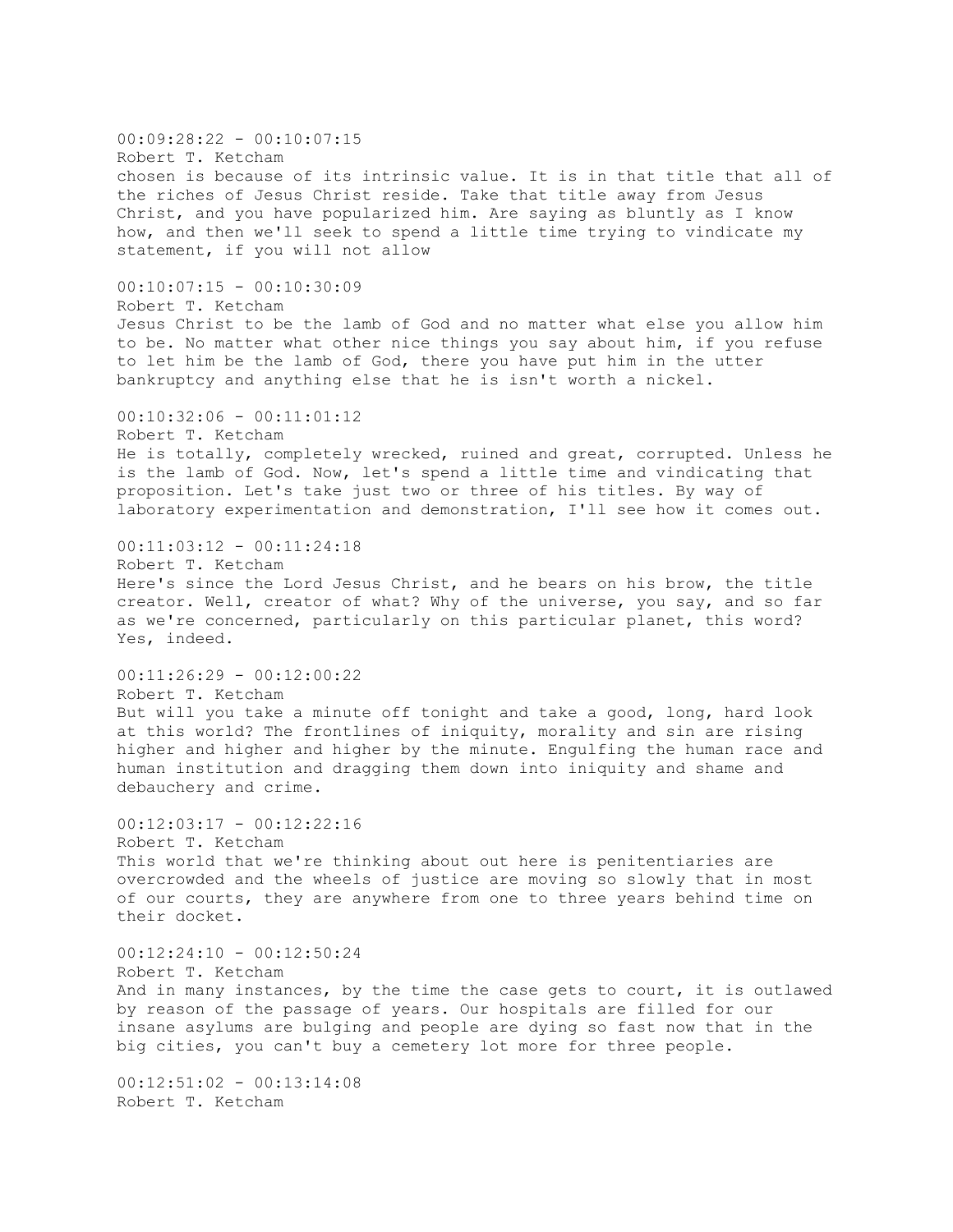This way you buy them this way in New York City, if you want like three graves, you buy room enough for one and there is three down. The fellow who dies first is buried down there and the next round table top of the dying so fast that we have a room to spread them out anymore.  $00:13:17:11 - 00:13:44:00$ Robert T. Ketcham The age limit of criminals has dropped from up in the mid-twenties down into the mid-teens. We're not afraid of Al Capone's and the John Goodman Jews anymore in Chicago. They the big godless. We're not afraid of, you know who we're afraid of in Chicago is the teenager and the high schooler. 00:13:45:10 - 00:14:12:21 Robert T. Ketcham We have one high school in Chicago that every morning every student that enters it is frisked for switch knives and guns. And even now, the Board of Education in our great city is thrown into utter confusion because kids are slapping teachers, knocking them down, beating them up. 00:14:15:04 - 00:14:47:07 Robert T. Ketcham It's the teenager in Chicago that is doing the art of stealing and the the police killing and holding up the taverns and stores and committing the rape. And what have you is the teenager in our car? Now, if you had created this world, my friend, if you had created it and you were the creator of it and  $00:14:47:07 - 00:15:25:17$ Robert T. Ketcham it's got me into this state of affairs, how proud would you be of that title? I'm sure Jesus Christ created this world. But look at it as shambles of sin and inequity, debauchery, immorality, crime would limit and then all rest of it lying, cheating and killing and dishonesty rampant everywhere. 00:15:26:04 - 00:15:44:10 Robert T. Ketcham Sure, he created it. But look at it. Would you be proud of it? It would seem to me that you'd want to crawl down off your pedestal and never again be known as the creator of a world that got out of your control into a mess like this.  $00:15:49:21 - 00:16:21:22$ Robert T. Ketcham Now, let me say it as plainly as I know how, unless this creator sitting here can find a way by an act of his own wholly within himself without the aid of another, unless he can find a way whereby he can bring this broken, shattered world back and put it together again and make it do what he 00:16:21:23 - 00:16:40:00 Robert T. Ketcham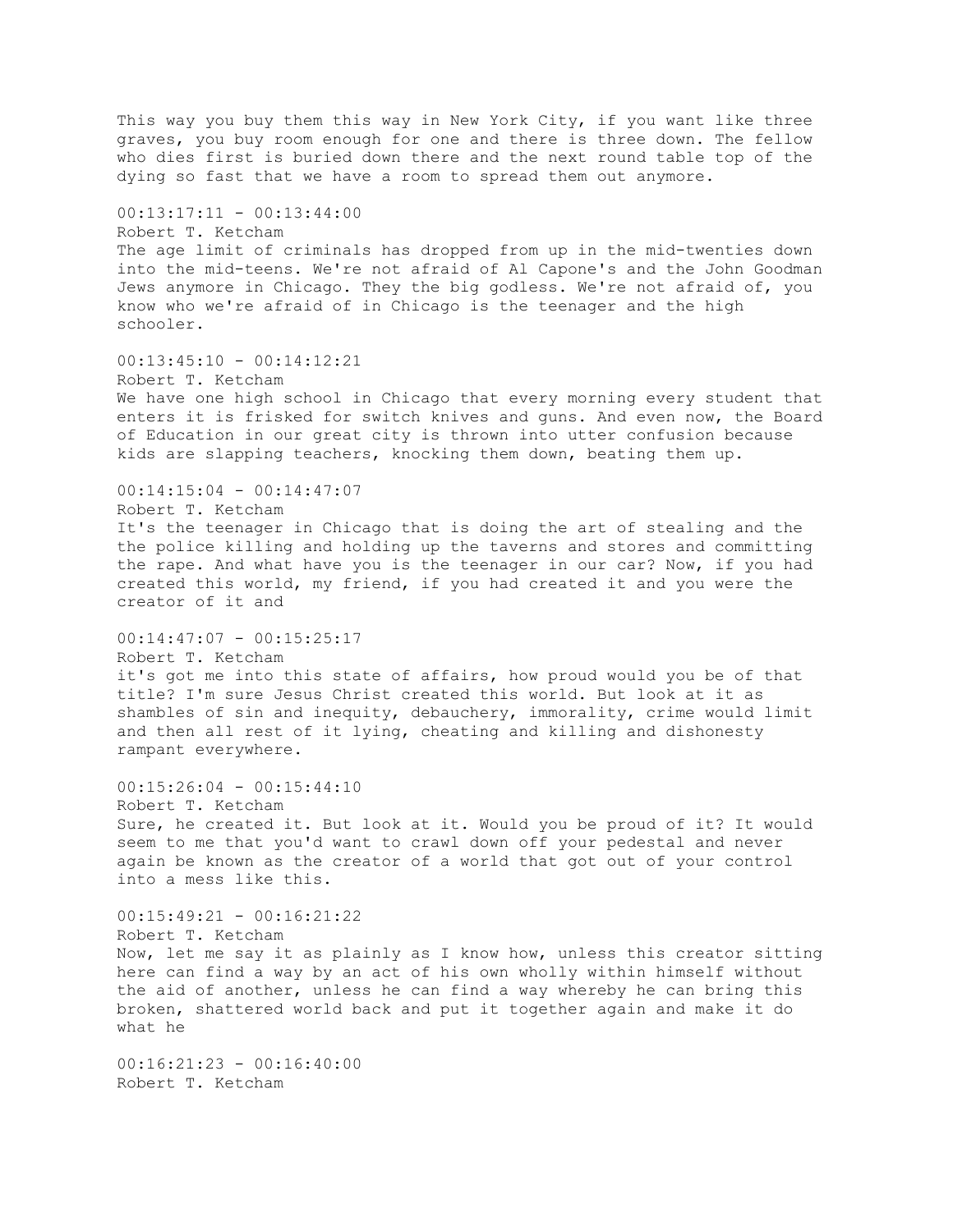intended to do when he plundered from his creative fingers. Unless he can rebuild it and put it back together so that it will glorify God so that everything in it will give honor and go to the God of the universe.  $00:16:40:10 - 00:17:00:07$ Robert T. Ketcham Unless this creator sitting here can find a way whereby he can bring this broken glass to blighted dawn. Damn the World Bank and put it together so it won't work again the way he intended to do when he created it, unless he can find a way to do that. 00:17:02:14 - 00:17:41:28 Robert T. Ketcham What good is that title? It isn't worth a nickel. Let's take this one, Lord, very ship with the title Japanese Bribe Lord, what I would ask you, Lord of two people. For how long? I don't know. The man's name was Adam in the woman's name was read and they turned their back upon his lordship and put us 00:17:41:28 - 00:18:03:27 Robert T. Ketcham all in the boat with them and took us out upon the high seas of a life of rebellion against the lordship. And from there, our to vote. There has never been a record of any single individual in Adam's fallen rebellious race.  $00:18:05:00 - 00:18:23:12$ Robert T. Ketcham There has never been a place where any one of them left to himself acting wholly on his own initiative, and all the rest of it came voluntarily before that brown and on Jesus Christ is Lord. There's never been one. 00:18:30:14 - 00:18:50:18 Robert T. Ketcham Unless it's Lord sitting here. And find a way by an act of his own, wholly within himself without the aid of another, he must do it alone unless his lord sitting here can find a way to break the heart of these rebels.  $00:18:52:13 - 00:19:25:11$ Robert T. Ketcham And cause them to come around his home and sing very poor diet and him worried at all unless he can find a way to do that. What good is that title? Let's take one more here. He said with the title King of Kings upon his brow, I asked you king of what? 00:19:29:06 - 00:19:59:12 Robert T. Ketcham Jesus Christ has never been to this, our king of any nation, not even as they rose to some mighty fine heights and made stick up there for a few years and down they go again. And finally wound up their career temporarily as a nation by saying, Hey, we know this man who ran over. 00:20:04:06 - 00:20:38:00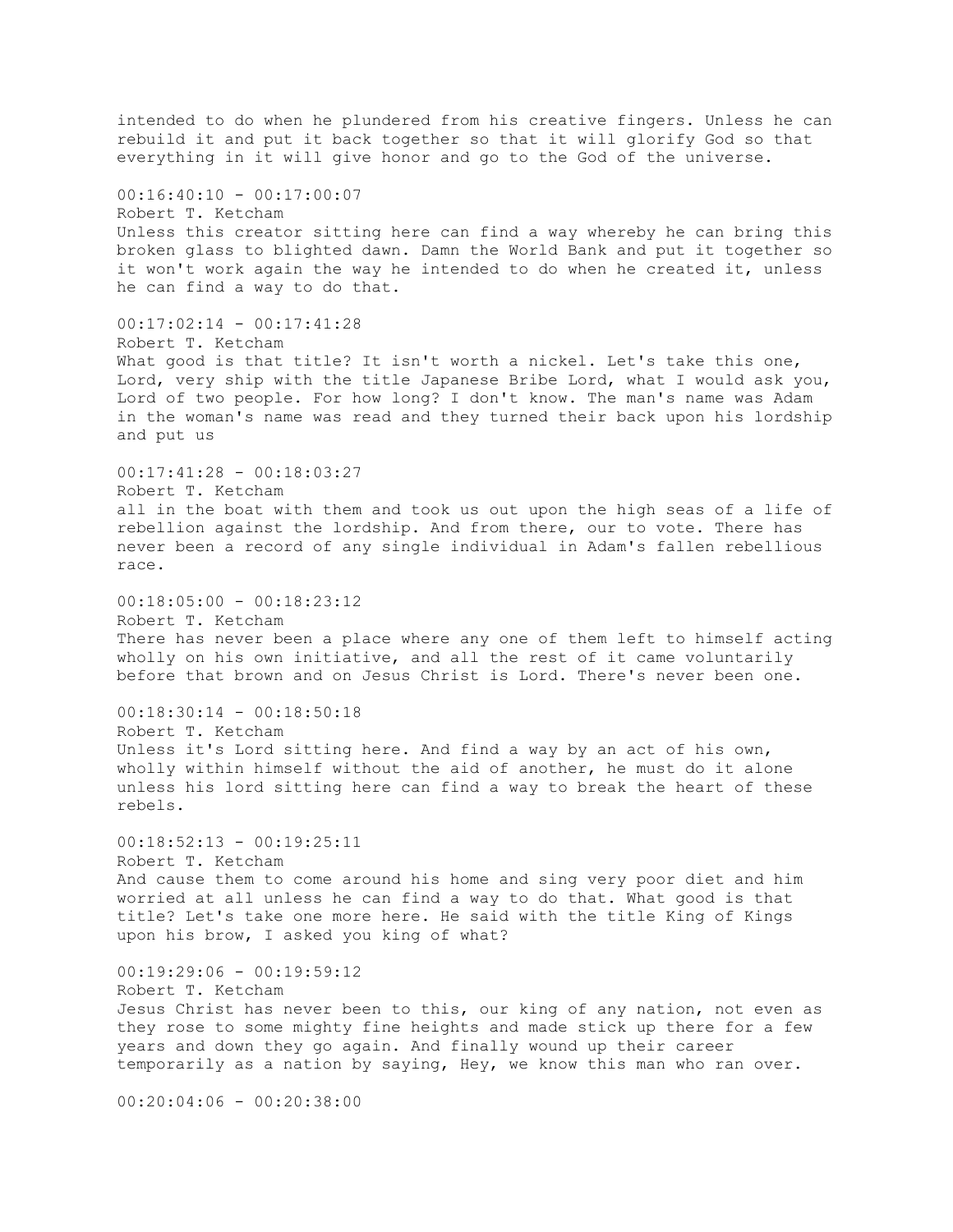Robert T. Ketcham King or king king, I no. No nation on the face of the Earth that can own the kingship of Jesus Christ. Not one. Now, unless this king sitting here can find a way by an act of his own, wholly within himself without the aid of another whereby he can bring the kingdoms of this Earth into a certain 00:20:38:00 - 00:21:05:02 Robert T. Ketcham relationship, that they will be the kingdom of our God, and that is great unless we can find a way to do that. What good is that Typekit? It isn't worth as much as a little paper crown that you lower grade Sunday School department heads cut out on Christmas and cover with gold paper. 00:21:11:25 - 00:21:40:22 Robert T. Ketcham But I got some good news for you. Thank God this creator didn't find a way. Whereby he could gather up the broken universe and put it back together again so that the lion and the ox will eat together and the little child should play upon the whole of the poisonous serpent and not be harmed. 00:21:41:12 - 00:22:07:08 Robert T. Ketcham And men should beat the surge into plowshares in their spirit, into pruning hooks, and men should live under their own vine and fig tree and another shall not molest to destroy it. And the righteousness of God, the holiness of God will carry the water over the sea and the virgin birth. 00:22:07:08 - 00:22:25:03 Robert T. Ketcham And like the ocean, the trees will cost the in a horror movie, according to him. He did find a way whereby he can do it anywhere near it. And what was the way? It was one less creator, God.  $00:22:27:29 - 00:22:55:19$ Robert T. Ketcham Latest tied. His garments of glory and power as the creator of the universe. And found his way down to the womb of a virgin and then lying as a helpless infant. In her arm, he was the creator and sustainer of the vast material universe. 00:22:57:29 - 00:23:29:06 Robert T. Ketcham Who better to nourish it now, receiving his nourishment from the breast of a virgin mother? It was when he who created came down and made himself subject to his own creation. So that he had treaded part of it, finding ways, it's where some days it's burning sand, it's chilly night. 00:23:30:20 - 00:24:11:04 Robert T. Ketcham When he, the creator, came down and when did his weary way? To a bloody crawl. And their phone call. Bedraggled. Bleeding from five awful warned,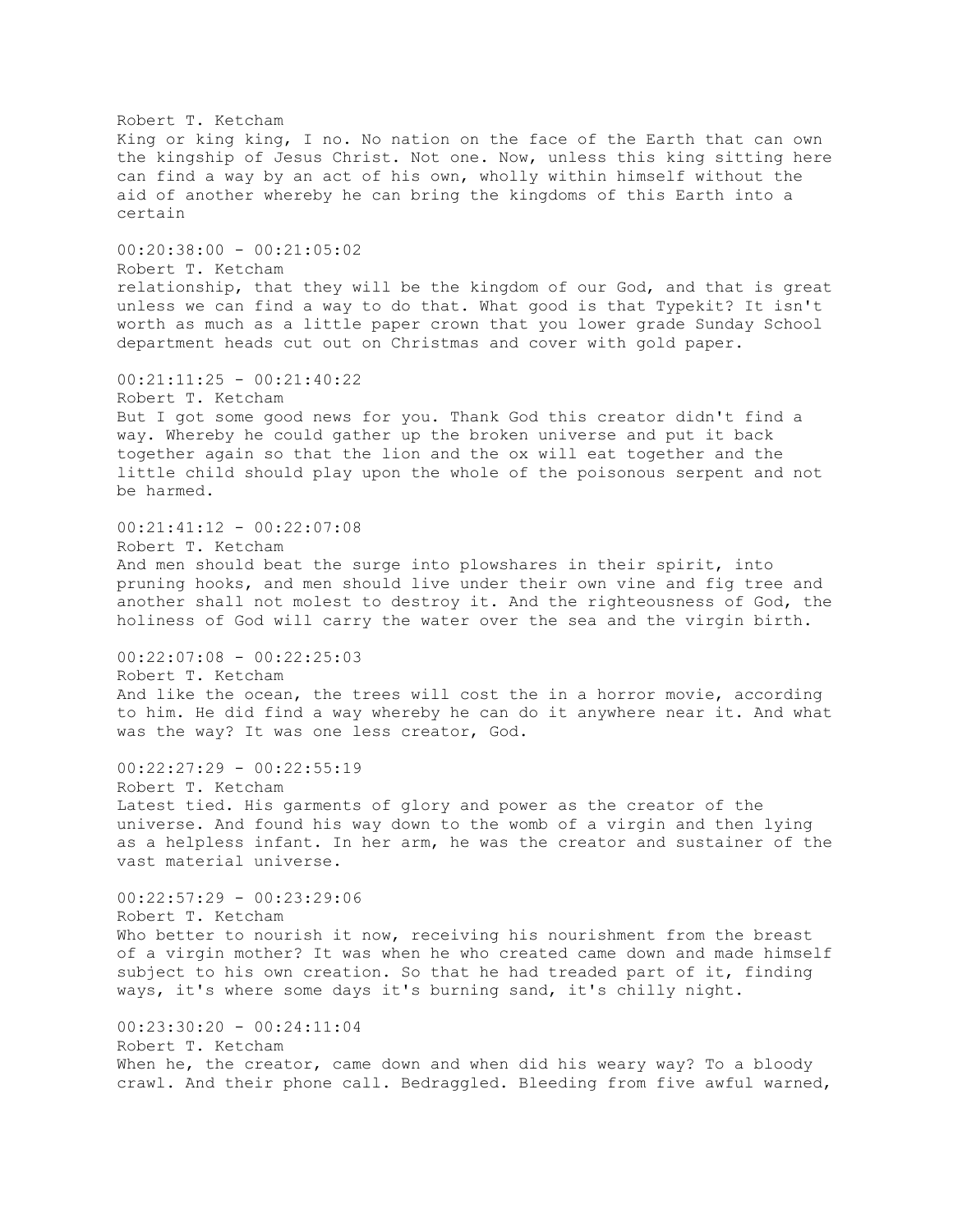the crew were laid down the foundation and created the instrument and the instrument by which when he gets ready to sail, he shall speak. 00:24:12:25 - 00:24:49:26 Robert T. Ketcham Iraq will do again what he intended it to do. And it was when the creator became a lamb that did it. This large sitting here found a way. To break the heart to rebel centers. I. I remember that night when as a 20 year old lad, I sat in the back seat of the old Gaelynn Baptist Church  $00:24:51:06 - 00:25:15:11$ Robert T. Ketcham . With all whatever record of. And two nights before I had stormed out of the building, when their old sister played for two or three others had gotten hold of me in the vestibule and played with me to go back in and receive Jesus Christ, and I lost my ungodly temper, a temper that saw one of my brothers  $00:25:15:11 - 00:25:47:17$ Robert T. Ketcham alive. The only reason my brother is alive tonight outside of predestination for ordination an election was that he was a good dodger. I had to pitch four times first. I've thrown at that guy and missed and I my temporary let go and I plan my shop away from these women and with a volley of holes that would  $00:25:47:17 - 00:26:08:08$ Robert T. Ketcham cut your hair. I slammed out of the door and stuck my head back in and said, Let me, oh no, tomorrow. I said, I'll never have anything to do with your old Jesus. And with another slam the door and went out into the night.  $00:26:10:23 - 00:26:45:15$ Robert T. Ketcham I guess you'd call that rebellion. I guess you would know that was on the 14th of February, on the 16th of February, two nights later, he broke my heart. He broke my heart with his cruel. And there that night.  $00:26:47:19 - 00:27:10:29$ Robert T. Ketcham I saw him. Not coming at me with a scepter of iron to break me in pieces as a potter's vessel, as a rebel against his lordship, no. I looked up and through my tears, I saw him coming to me with nail pierced hands and bleeding shy. 00:27:12:20 - 00:27:50:16 Robert T. Ketcham And lip whispering, also tenderly saying. Come on to me. I'll give you that. The WHO fears kind. They should be as. No, no be they can make the white. Thank God this Lord sitting here didn't burn way to break my heart forever.

00:27:51:09 - 00:28:11:23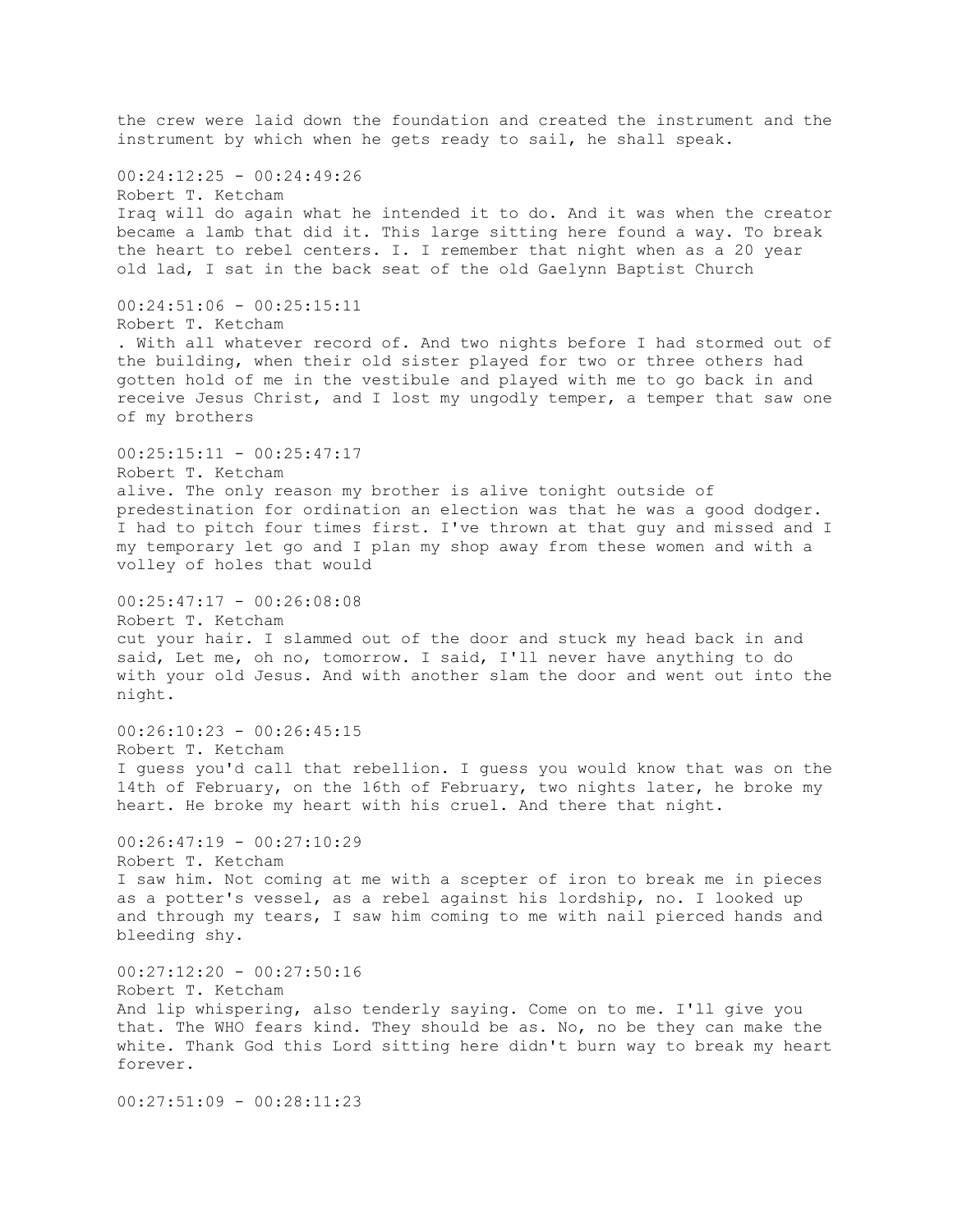Robert T. Ketcham And turn them into a loving subject. And what was the way it was when the law ladies private sector picked up a quarter? Henry, a short time as much as we can, we will not deal with the King. 00:28:12:02 - 00:28:37:26 Robert T. Ketcham You see what I'm driving at? I like to think of this term, Lamb of God as a great, multicolored rainbow. one another's lives in the countries of account through the eternal God. But no, in what we call eternity.  $00:28:39:10 - 00:29:14:17$ Robert T. Ketcham The other end of it lies in the confirmation of the eternal current rule of the attention of them God in what we call eternity down yonder and the gray ball, the aura of a multicolored rainbow. Glam rock, while showering down its value, its glory, its dependance upon all of these titles, do you see them sitting there? 00:29:14:17 - 00:29:43:10 Robert T. Ketcham Do you do you, you think you're imagining? You see 500 titles sitting along here? And all of them together, not worth five cent. Until and unless their value is restored. one by one who is called the Lamb of God.  $00:29:45:11 - 00:30:07:29$ Robert T. Ketcham You take that title away from him, Mr. Martin, then you can come into your pockets on Sunday morning and put your manicured fingers at over your paunch and talk inseparable told as long as you want to talk about Jesus, the mom, the lowly Nazarene and all the rest of it.  $00:30:09:05 - 00:30:33:22$ Robert T. Ketcham And you can take it and go to the pit with it unless and until you are ready to tell your audience that they are poor and not guilty sinners. And this world is without hope. Apart from the crucified son of God who became the lamb to put value back into all these things you're talking about, you might 00:30:33:22 - 00:31:01:03 Robert T. Ketcham just as well never have spoken. So I think that's one reason why our law brings this title within, if the timing that he bestows upon us as his bride in which resides all his. Take that title away from him and you're going to marry a pauper. 00:31:04:28 - 00:31:37:25 Robert T. Ketcham Leave that to the women and you marry. Ages and ages of God. Become your. So that's one reason. Another reason why I think he chooses this title is because of its antiquity. The oldest title that Jesus bears is Lamb of God.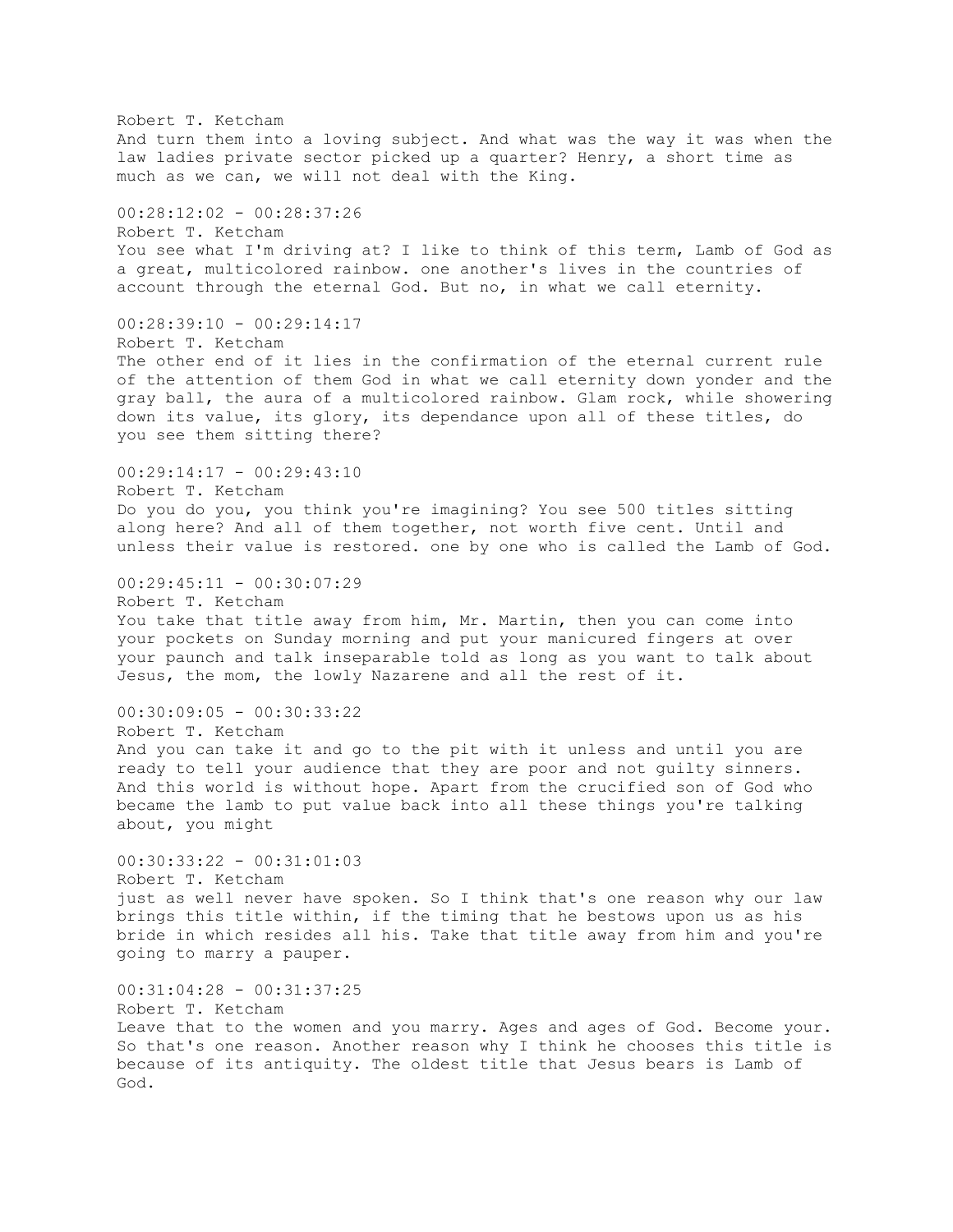$00:31:39:21 - 00:32:05:22$ Robert T. Ketcham Not son of God, son of God is his name. He's always been that. But these titles we're talking about. Our symbols, our values, which have accrued to him through the ages. And Lamb of God is the oldest one. 00:32:07:18 - 00:32:37:01 Robert T. Ketcham Revelation 13 eight declares that he was the lamb slain from Weinglass from before the foundation to the world and brother sister went for quite a long spell back. Before ever there was a scene. Before ever there was pressure wave upon Yonder Beach. 00:32:38:18 - 00:32:57:00 Robert T. Ketcham Before ever there was bloom of flower and yonder field, a blade of grass in yonder meadow. Wherever there was drunk, call them or leaf of tree in yonder forest. Before there was ever azure blue or twinkle or star shimmer a moon or shining a sun. 00:32:58:14 - 00:33:33:17 Robert T. Ketcham Before ever there was a flutter of angel wings. Jesus Christ for the title Lamb of God. A. He was that from before the foundation of the war. So along with his bank account. When it comes to marry, if he brings us the title of the oldest family in the world, you hear these people say that they're going 00:33:33:17 - 00:33:53:00 Robert T. Ketcham to marry into an old family. Well, we've got to talk. We've got it. You got anybody that goes back further than that, bring them out. I'd like to see them. Oh, my great great grandfather came here over in the Mayflower for a walk.  $00:33:54:10 - 00:34:22:19$ Robert T. Ketcham So what? We're married into one of the older families. So what we've got here down 1,000,000,000 ways when the marriage supper is over and we move away from that marriage all over the sky. We will be the bride and the wife of the son of the oldest family in the universe. 00:34:24:14 - 00:35:01:07 Robert T. Ketcham Even if you like to talk about that, while one who had to get going third place, I believe he brings us that title because of his frequent. Lamb of God is the most frequent title assigned to our Lord, either in an outright language or by type and symbol, it is the most frequent title given to him anywhere 00:35:01:07 - 00:35:37:29 Robert T. Ketcham in this book. Lamb of God is the title almost the first vision we see of him? In the Old Testament in Genesis, is that in typical form, the lamb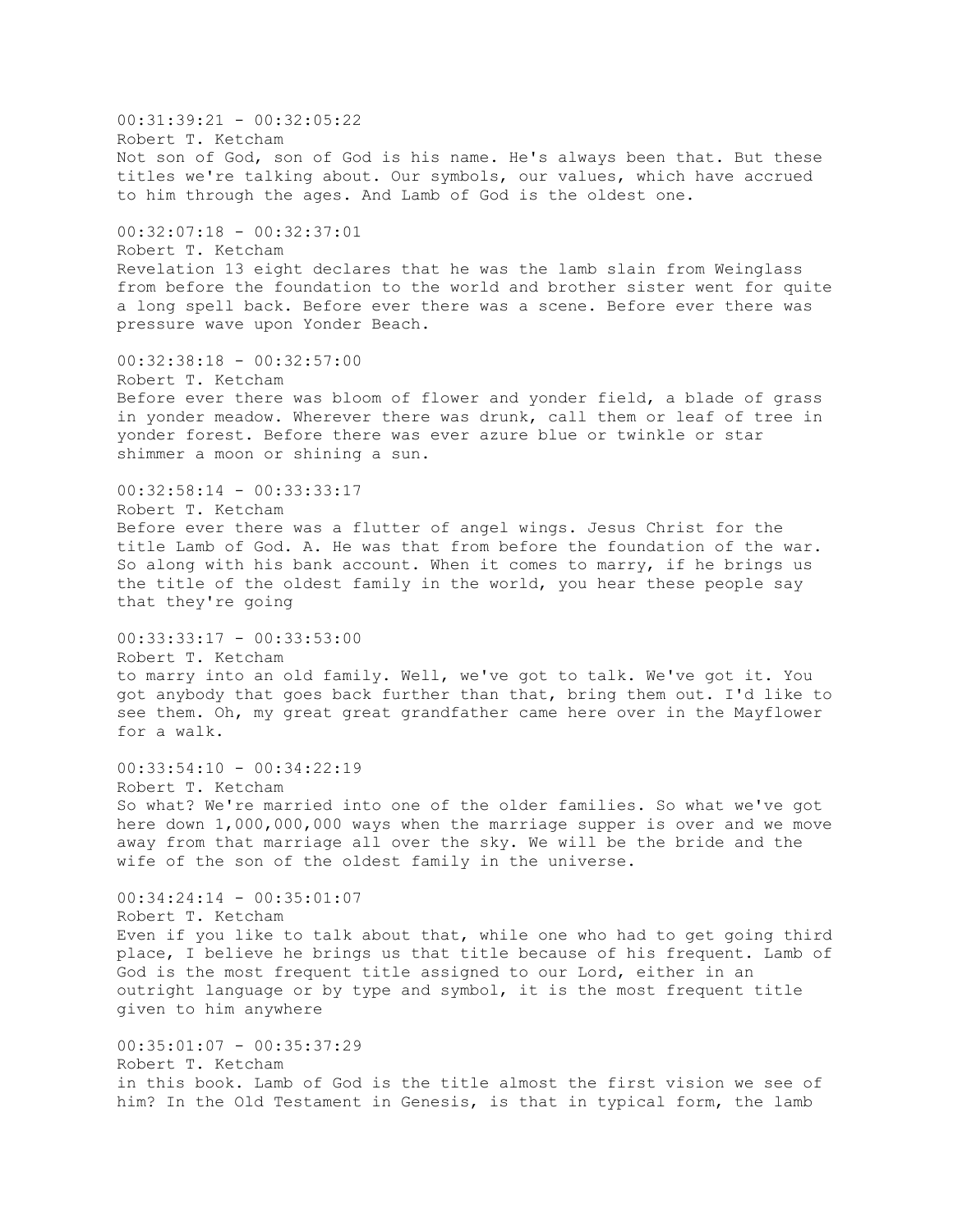of God? Indeed, it is his the record of his first invasion of this planet since he created it.  $00:35:41:01 - 00:36:02:05$ Robert T. Ketcham When he comes down and called that sending power to him to reckon with them because they had smashed his universe. And I see them coming and they stand there and they're beginning to be questioned. Well, the woman, she did it to round the circle and he did it and so on and so forth.  $00:36:03:18 - 00:36:26:19$ Robert T. Ketcham And when the Lord Jesus came down that day had assured his home, You know how I know because of what happened? Little later he was coming with a sword of judgment to bring judgment upon the hunting pair. And they're standing before him.  $00:36:28:11 - 00:36:48:06$ Robert T. Ketcham And I see the third, and she's gone back and I close my eyes rather than to look up on what I'm sure is going to be seen, the sword plunged to its hilt in the bodies of these two shinning people.  $00:36:50:14 - 00:37:06:13$ Robert T. Ketcham When I think it's all over, I open my eyes and to my amazement, I see Adam Eve standing there with them scrawled on them. And then I look at this sword and I see blood dripping from it. And I say, where did that come from? 00:37:07:22 - 00:37:33:15 Robert T. Ketcham And then I look and there's the little lamb. Lying there with his throat slit. Blood pouring out. The Little Lamb hadn't wrecked the universe. He couldn't. He had absolutely nothing to do with it. He couldn't. He was totally innocent of act or ability. 00:37:35:06 - 00:37:59:14 Robert T. Ketcham But it was the little lamb that got hit in the neck. And it was the guilty pair. That God save. Now, that's an historical record, but it's not written for historical purposes, it's written for the purpose of showing you one of the first Premiere pictures. 00:38:00:21 - 00:38:18:09 Robert T. Ketcham Our wonderful lord that frames second person of the Trinity who were standing there in that garden that day, doing this very thing and providing coach their skin from the slain animals to cover the guilty pair. Was doing in pre drama. 00:38:20:09 - 00:38:45:25 Robert T. Ketcham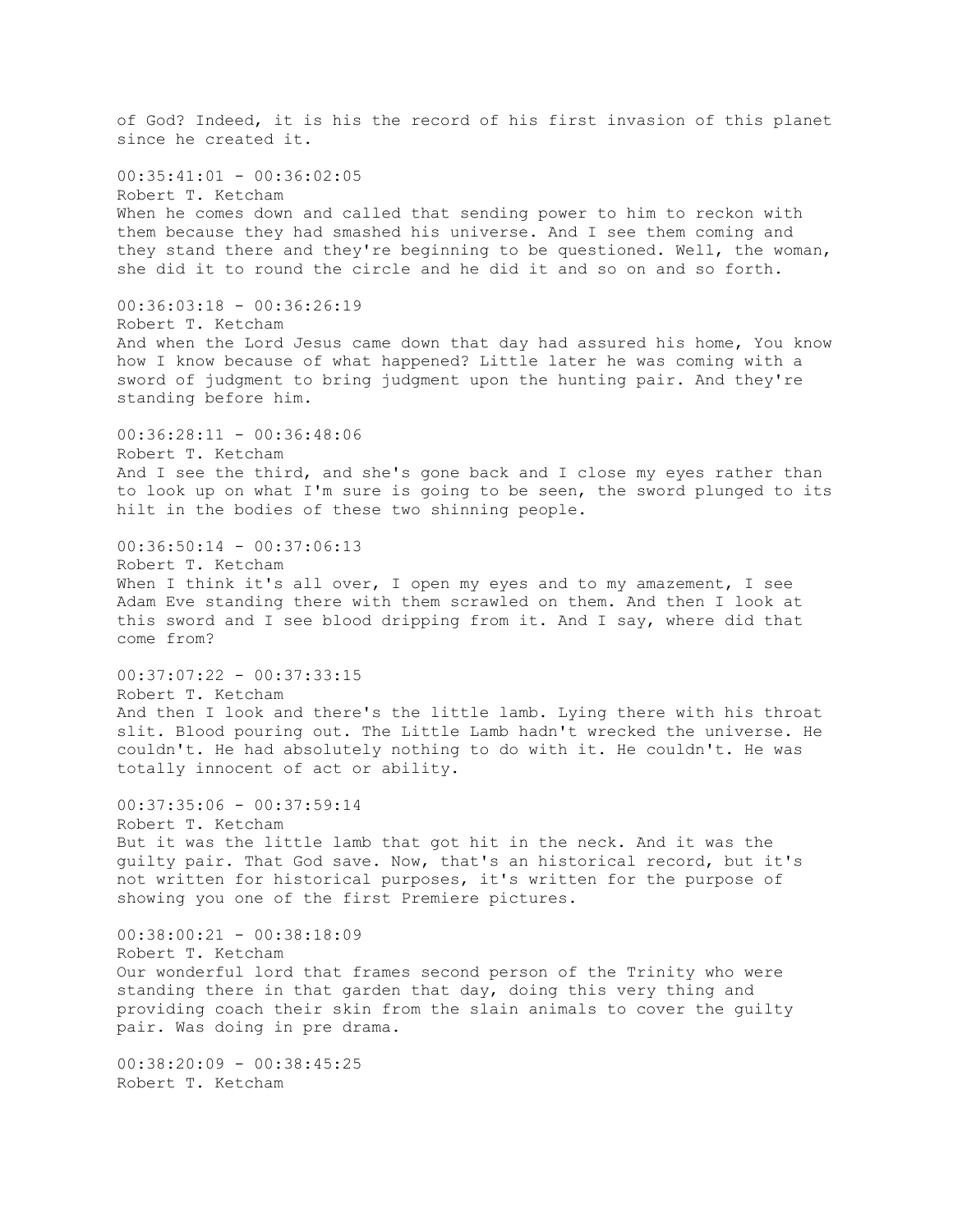Short of a dress rehearsal. What was going to happen to none other than himself one day when God, his father would draw the sword and shiva? Into the man who was his fellow. And then take his righteousness to cover our sinful nakedness. 00:38:48:22 - 00:39:11:28 Robert T. Ketcham Jesus didn't say I. He spent there, but he's the one who got the sword. And you and I got the salvation. The first picture of him in the Bible. Lamb of God, you see it again and then enable lamb, came ring. 00:39:12:04 - 00:39:37:24 Robert T. Ketcham You see it again in that terrible night of doom in Egypt, when the messenger passes through and he looks and watches for the blood marks of the slain lamb. It was the lamb of God again. It was the lamb of God that we find in the wonderful gospel chapter of Isaiah, 53, where I say I take trust 00:39:38:04 - 00:40:07:24 Robert T. Ketcham hand in hand. We move down that great, wonderful vaulted area way of divine revelation known as Isaiah, 53, and as Isaiah and you and I walk hand in. Down that narrow corridor with its gleaming white marble floor. And as Greg Walden dealer rising up into infinity and vanishing in the verities of God of Thunder.  $00:40:08:04 - 00:40:34:11$ Robert T. Ketcham And as we move down the aisle, the narrow corridor there goes right again before the dear darling as little lamb. You ever laid your eyes on hovering and skipping along ahead of us? All of a sudden, we see stream flowing the Premiere slit throat and his little knees buckle. 00:40:35:02 - 00:41:24:23 Robert T. Ketcham And it goes dead. And we're eyes, Isaiah, saying to us, Oh, yeah. Not growing. I feel. So he opened his mouth. Good. For all of our iniquity. Who report on him? It pleased the Lord to Boogie. By his stripes, we are here.  $00:41:27:07 - 00:41:49:25$ Robert T. Ketcham Lamb of God is the title that comes from the likes of John the Baptist, when he says, Behold, the lamb of God, the Lamb of God is the title that Peter gives him. And we finally come down to this book of revelation, where 29 times he is called the Lamb of God Heaven Time tonight to enumerate the  $00:41:49:25 - 00:42:11:11$ Robert T. Ketcham passages, read it some day and jot down the places where he's referred to as the Lamb of God. It is a way back here in Genesis, the the heavenly musician wrote. The the chorus entitled Jesus the Lamb of God.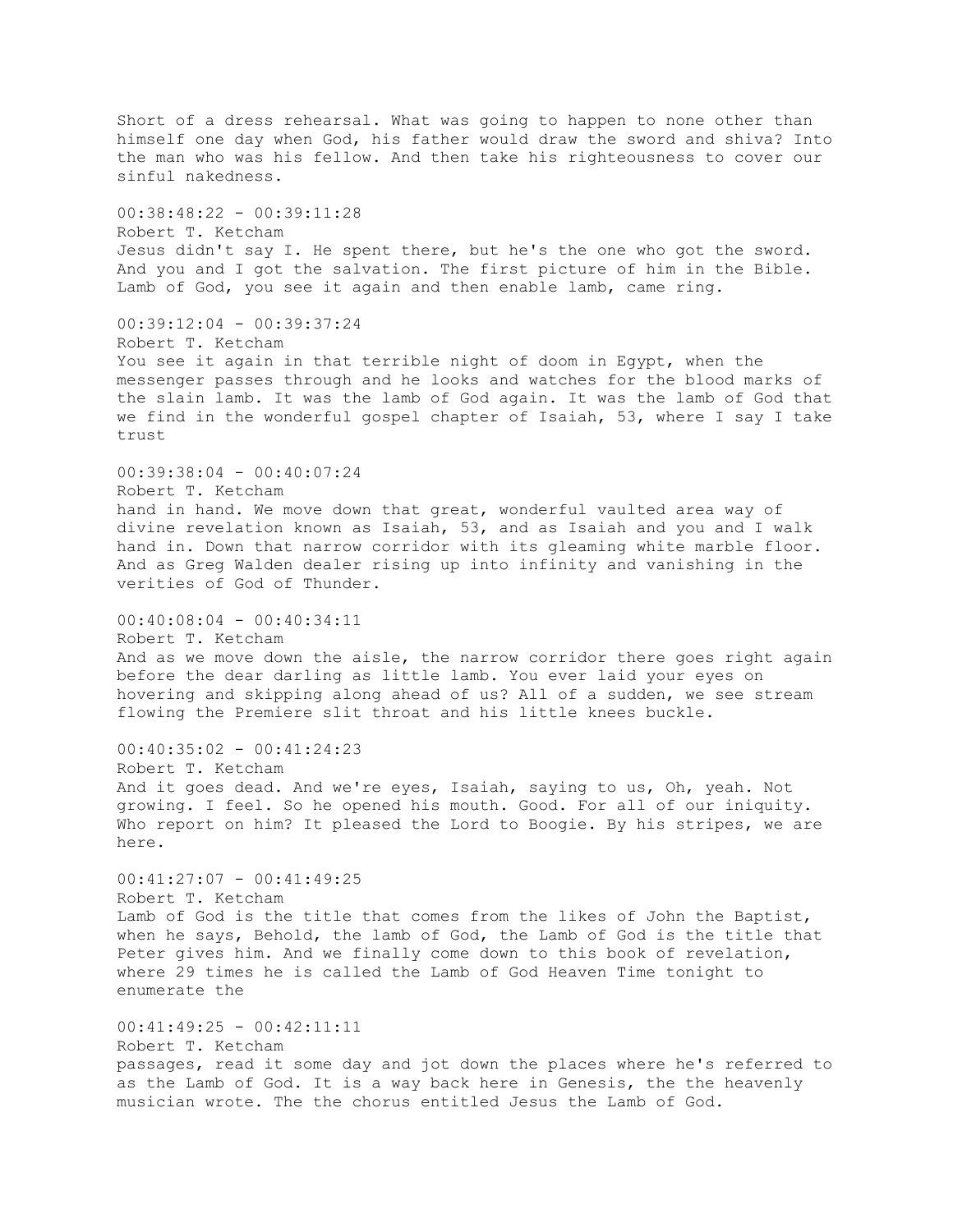00:42:11:21 - 00:42:28:08 Robert T. Ketcham And it begins away down here in the modulations and the liner notes and those that you have to listen carefully to detect. And as we come on up through the Old Testament, they grow in volume and down through the New Testament. 00:42:28:15 - 00:42:49:18 Robert T. Ketcham They come up in volume. And finally, when you hit the last book in the Bible The Mighty Crescendo, it is as though the heavenly organist has pulled out every stop in the mind the organ of the universe, the high pressing treble and burrowing deep down patient and go getting together in the room.  $00:42:50:16 - 00:43:33:11$ Robert T. Ketcham Oratorio she. God. And it closes. With the announcement that you'll need no light in heaven. For the lambs are. He gives us this title because of its value, because of its antiquity, because of its frequency. And finally, I'd like to suggest that he gives it to us because.  $00:43:34:15 - 00:44:06:19$ Robert T. Ketcham Of its familiarity. I dare say that there isn't a Christian in this audience tonight, but what has you think of Christ? You think of him more frequently as the lamb of God than any other tidily word. Every time you think of him, you think of him as being on that crawl, as you think of him rising from  $00:44:06:19 - 00:44:25:19$ Robert T. Ketcham the dead and ministry in heaven now and coming, it all has its foundation on his basis in that bloody course where he was the lamb of God slain. Lamb of God is the title that has endeared him to your hair.  $00:44:27:29 - 00:44:53:28$ Robert T. Ketcham Back yonder, 40, 50, 60, 70 years ago, you didn't put your hand in the hand of a king. You put your hand in the hand of a slain savior. You didn't put your hand in the hand of a lord with a with a right hand to break you in pieces. 00:44:54:20 - 00:45:16:16 Robert T. Ketcham If you misstep, you slip your trembling hand into the nail pierced hand of the savior and through the night pain and the days of blistering agony through the nights of sorrow when the tears have flowed all night long. 00:45:18:02 - 00:45:38:17 Robert T. Ketcham When it seemed as though somebody had suddenly snapped out the electric lights of the universe and plunged you into the dungeon of impenetrable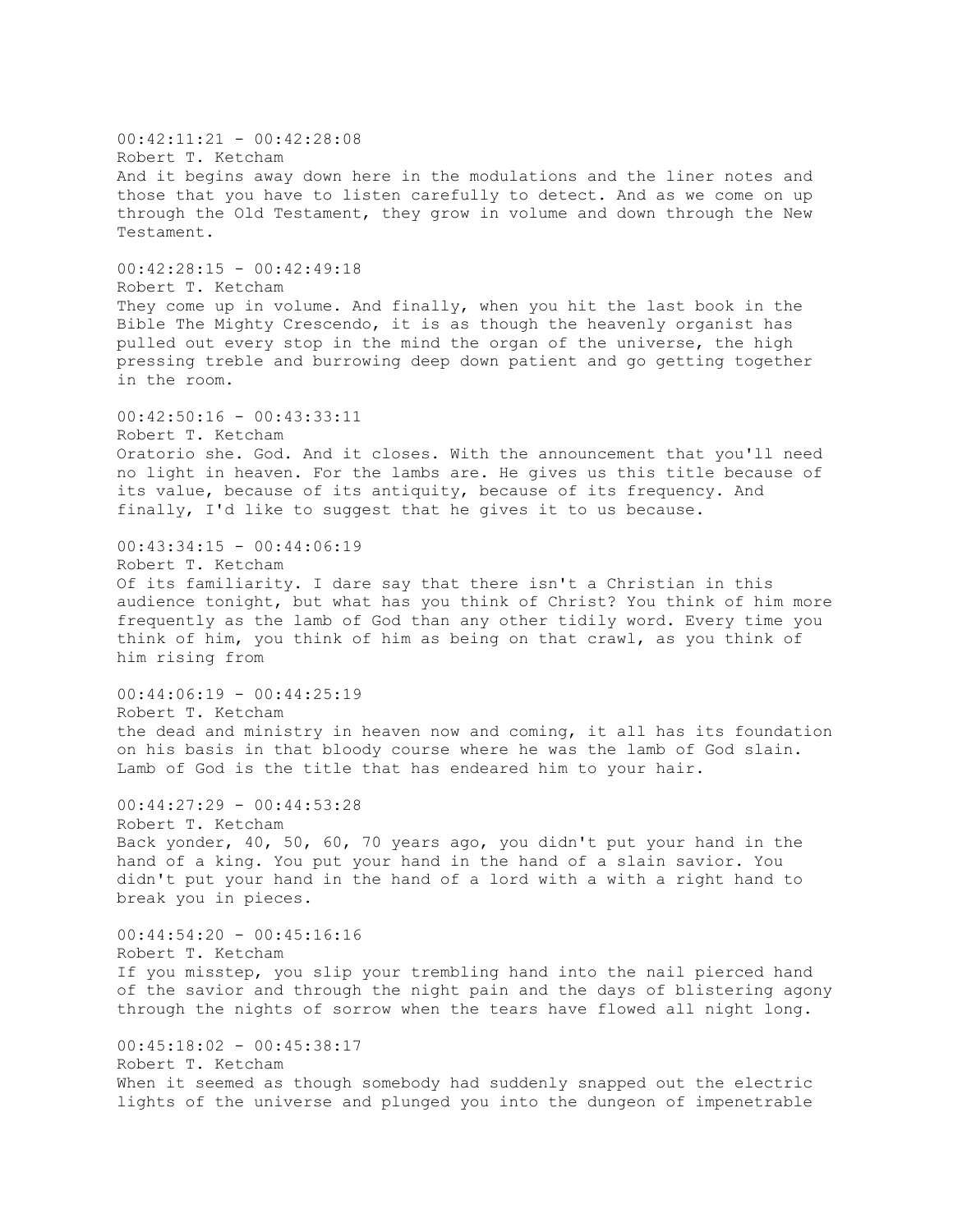darkness down there is your poor, broken heart sobbed. Sorrow out. You didn't fall upon the rest of a king for fear.  $00:45:38:17 - 00:46:01:12$ Robert T. Ketcham You'd knock his crown off. And you didn't come running to a Lord to dodge by his scepter in those hours, you know who you went to. You went to that one that you meant that wonderful day when they wash your sins away.  $00:46:03:08 - 00:46:57:25$ Robert T. Ketcham And made you eternally who. Well, Lamb of God. That's been the title that has been very. They're doing. But first, blood shed its power. You know, over the whole. Her. No more. Precious, endearing title. And how appropriate there is supposed to have been, the king was getting married and in the rapture, where suddenly shot up there into  $00:46:57:25 - 00:47:21:18$ Robert T. Ketcham the marriage chamber. And we're standing there, the door open and our bridegroom comes in, got ground all over him and gold braid and fractions in the orchestras of having no bodyguards. My whole body that would scare you to death.  $00:47:23:16 - 00:47:45:01$ Robert T. Ketcham I was best man at my sister's wedding a few years ago for a major in the Marine Corps, and I was so scared I didn't know whether I was the best man or the worst man. And if I had to go to a wedding to be married to a king like this, I'd be so scared I couldn't 00:47:45:01 - 00:48:18:29 Robert T. Ketcham even say yes. No. No, you know, the Rapture should take place tonight. As we stand waiting for the entrance of our bridegroom, our eternal husband to be. And the door opened and in walked that dear one. With the nail prince in his hand.  $00:48:21:21 - 00:48:46:22$ Robert T. Ketcham Looking exactly like it looked the night we fell in love with him. We don't know. We are in and we won't be afraid of it. That's the one that we've been running to for 40 and 50 years with all of our troubles in our headaches and our toes stepping in the chin, Birmingham and all over, we've been 00:48:46:22 - 00:49:11:03 Robert T. Ketcham running to him for years. We know him. We're not afraid of him and we won't get to the right will reach across the floor. To be married. And forever after, no. As the Lamb's wife, our father, how we thank Peter, nothing. 00:49:13:18 - 00:49:37:23